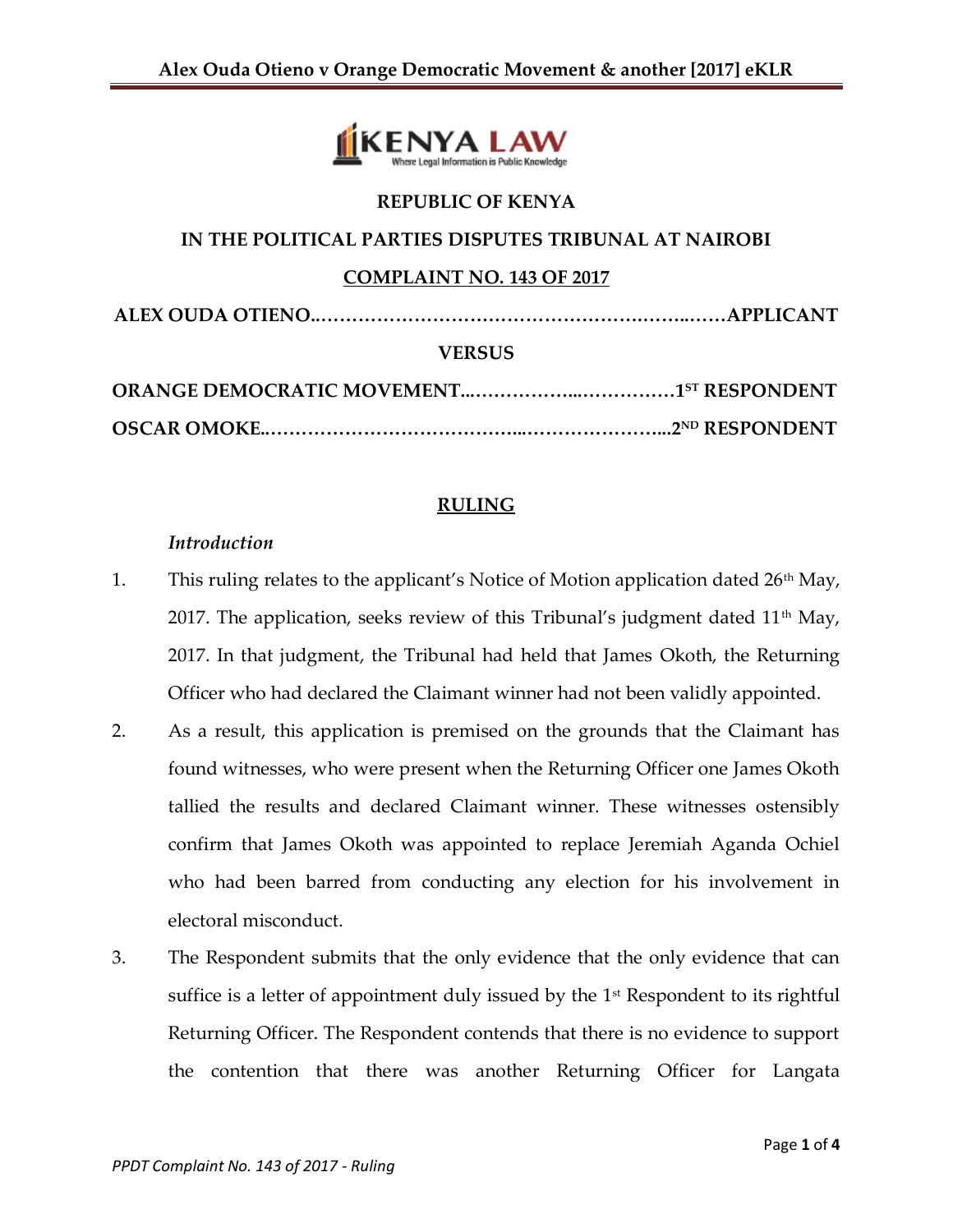Constituency other than Jeremiah Aganda Ochiel. He reiterated that the  $1<sup>st</sup>$ Respondent had confirmed within these proceedings that Jeremiah Aganda Ochiel was its Returning Officer for Langata Constituency.

4. In the end, it is the  $2<sup>nd</sup>$  Respondent's submission that the application does not meet the threshold of section 80 of the Civil Procedure Act, 2017 and Order 45 Rule 1 of the Civil Procedure Rules, 2010. What has been brought forward, is not really new evidence as the same was within the knowledge of the applicant at the time he filed his complaint on  $8<sup>th</sup>$  May, 2017.

## **Analysis**

5. Order 45 of the Civil Procedure Rules, 2010 provides:

**Any person considering himself aggrieved by a decree or order from which an appeal is allowed, but from which no appeal has been preferred; or from a decree or order from which no appeal is allowed, and who from the discovery of new and important matter or evidence which, after the exercise of due diligence, was not within his knowledge or could not be produced by him at the time when the decree was passed or the order made, or on account of some mistake or error apparent on the face of the record, or for any other sufficient reason, desires to obtain a review of the decree or order, may apply for a review of judgment to the court which passed the decree or made the order without unreasonable delay.** 

6. We are persuaded that this is a fit and proper case for review on the grounds that the identity of the legitimate Returning Officer, James Okoth, amounts to new and important matter or evidence which, after the exercise of due diligence, could not be produced by the applicant at the time the when the judgment was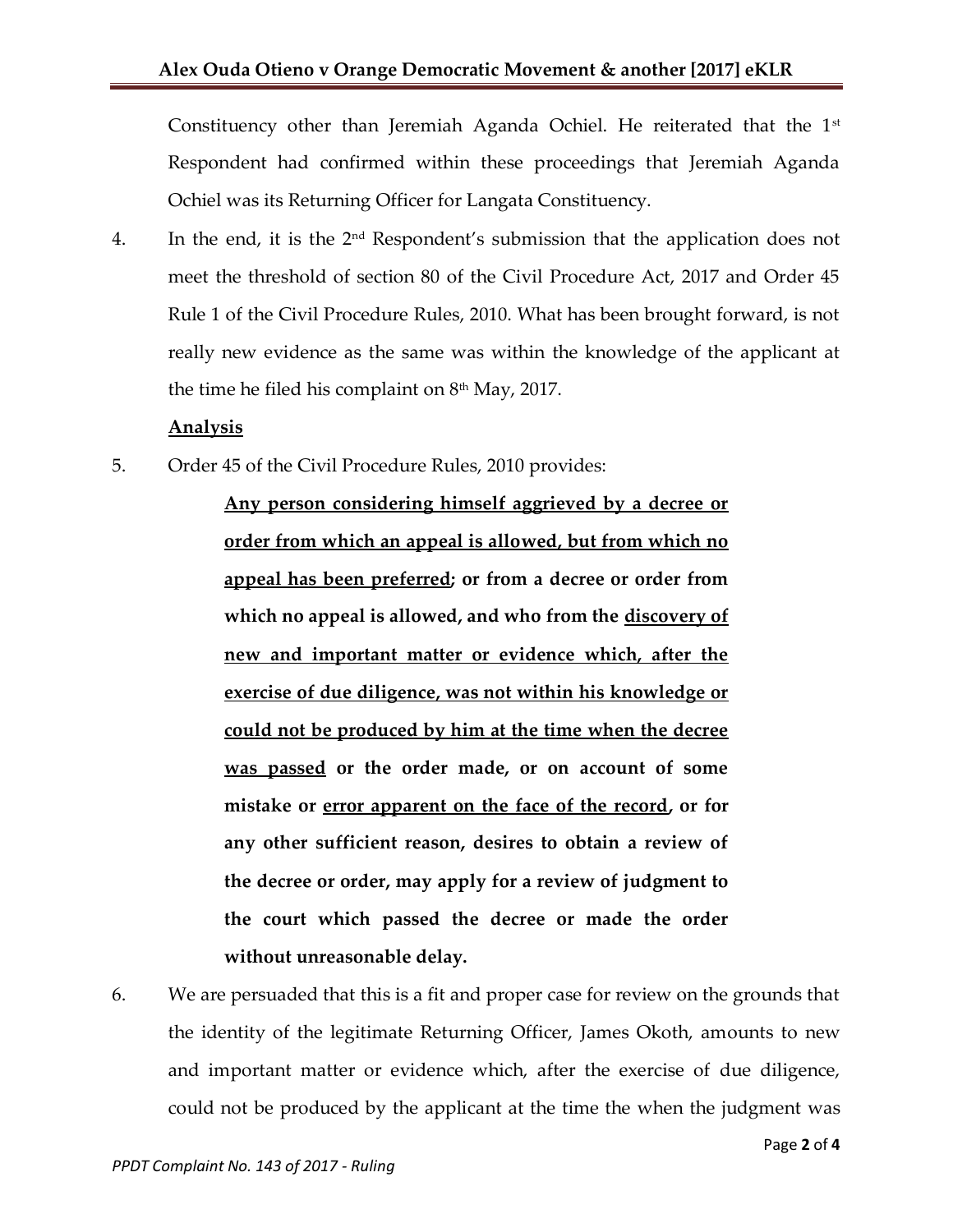passed. Since the judgment of 11<sup>th</sup> May, 2017 turned on the ground that James Okoth, the Returning Officer who had declared the Claimant winner had not been validly appointed, there is now sufficient reason to review that decision. We are therefore persuaded that there are proper grounds of review in this application.

### *Orders*

- 7. We find that there is sufficient cause to warrant a review. Accordingly, the Notice of Motion dated  $26<sup>th</sup>$  May 2017 is allowed in terms of prayers 3, 4, 5 and 6 thereof and hold that:
	- a) the  $1<sup>st</sup>$  Respondent be and is hereby stopped from forwarding the name of the 2nd Respondent to the IEBC as its candidate for the position of Member of National Assembly, Lang'ata Constituency, Nairobi County;
	- b) that the Claimant be and is hereby declared the winner of the  $1<sup>st</sup>$ Respondent's nominations as its candidate for the position of Member of National Assembly, Lang'ata Constituency, Nairobi County;
	- c) the  $1<sup>st</sup>$  Respondent be and is hereby ordered to issue the Claimant with the nomination certificate and for the position of Member of National Assembly, Lang'ata Constituency, Nairobi County; and
	- d) in the interest of party unity, each party to bear its own costs.

## **DATED and DELIVERED at Nairobi this 8 th day of June 2017**

**Kyalo Mbobu .................................................................... (Chairperson)**

**Paul Ngotho ...................................................................... (Member)**